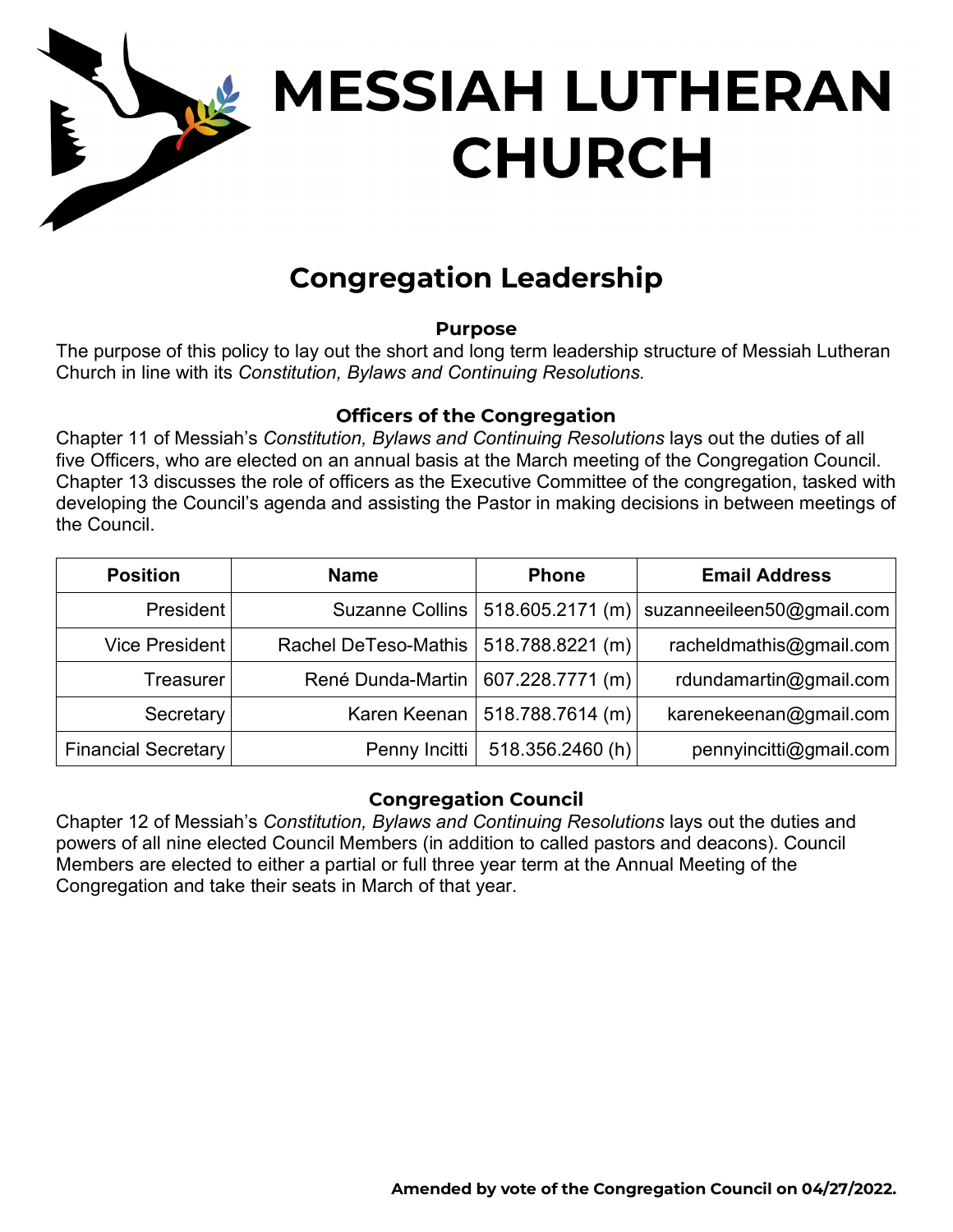| <b>Name</b>                 | <b>Phone</b>     | <b>Email Address</b>          | <b>Term</b> |
|-----------------------------|------------------|-------------------------------|-------------|
| <b>Eric Cawley</b>          | 802.380.8824 (m) | emc8451@gmail.com             | $20 - 23$   |
| Karen Keenan                | 518.788.7614 (m) | karenekeenan@gmail.com        | 20-23       |
| Crystal Murray              | 518.860.9967 (m) | ononibb@gmail.com             | $20 - 23$   |
| <b>Suzanne Collins</b>      | 518.605.2171 (m) | suzanneeileen50@gmail.com     | $21 - 24$   |
| <b>Rachel DeTeso-Mathis</b> | 518.788.8221 (m) | racheldmathis@gmail.com       | $21 - 24$   |
|                             |                  |                               | $21 - 24$   |
| Kimlee Marquise             | 518.669.9978 (m) | kimlee723@yahoo.com           |             |
| Kristen Olochnowicz         | 518.378.0756 (m) | kristenosvoice@gmail.com      | $22 - 25$   |
| Penny Incitti               | 518.356.2460(h)  | pennyincitti@gmail.com        | $22 - 25$   |
| René Dunda-Martin           | 607.228.7771 (m) | rdundamartin@gmail.com        | $22 - 25$   |
| Rev. Dustin Wright          | 603.953.8782 (m) | pastor@messiahschenectady.org | N/A         |

## **Ministry Committee Chairs**

Chapter 13 of Messiah's *Constitution, Bylaws and Continuing Resolutions* lays out the duties and powers of all ministry committees and their respective chairs. New ministry committees are created, modified or disbanded by a vote of the Congregation Council or the Congregation to amend to relevant portion of Messiah's *Continuing Resolutions* with a description of that ministry committee's purpose.

| <b>Ministry</b>                      | Chair(s)                               | <b>Phone</b>                         | <b>Email Address</b>                                |  |  |  |  |
|--------------------------------------|----------------------------------------|--------------------------------------|-----------------------------------------------------|--|--|--|--|
| <b>Social Action Ministry Team</b>   |                                        |                                      |                                                     |  |  |  |  |
| <b>Social Justice</b>                | ???                                    | ???                                  | ???                                                 |  |  |  |  |
| <b>Community Service</b>             | Pete Jones                             | 518.867.2489 (m)                     | jonesp714@gmail.com                                 |  |  |  |  |
| <b>Bread of Life Food</b><br>Pantry  | <b>Judy Becker</b><br>Joyce Gresham    | 518.419.2175 (m)<br>518.258.0574 (m) | wbecker001@nycap.rr.com<br>rjg301@aol.com           |  |  |  |  |
| <b>Produce Pantry</b>                | Karen Keenan<br><b>Suzanne Collins</b> | 518.788.7614 (m)<br>518.605.2171 (m) | karenekeenan@gmail.com<br>suzanneeileen50@gmail.com |  |  |  |  |
| <b>Trinity CC</b>                    | Kimlee Marquise                        | 518.669.9978 (m)                     | kimlee723@yahoo.com                                 |  |  |  |  |
| <b>Creation Care</b>                 | <b>Nancy Stuebner</b>                  | 518.526.1797 (m)                     | nancy.stuebner@earthlink.net                        |  |  |  |  |
| <b>SICM Delegates</b>                | ???<br>???                             | ???<br>???                           | ???<br>???                                          |  |  |  |  |
| <b>Faith Formation Ministry Team</b> |                                        |                                      |                                                     |  |  |  |  |
| <b>Adult Education</b>               | Merle Longwood                         | 518.944.4475(m)                      | longwood@siena.edu                                  |  |  |  |  |
| <b>Sunday School</b>                 | <b>Cheryl Borski</b>                   | 518.429.6955 (m)                     | cborski@transtechsys.com                            |  |  |  |  |
| <b>Cradle Roll &amp; Nursery</b>     | <b>Allison Bode</b><br>???             | 518.377.9213(h)<br>???               | allisonbode64@gmail.com<br>???                      |  |  |  |  |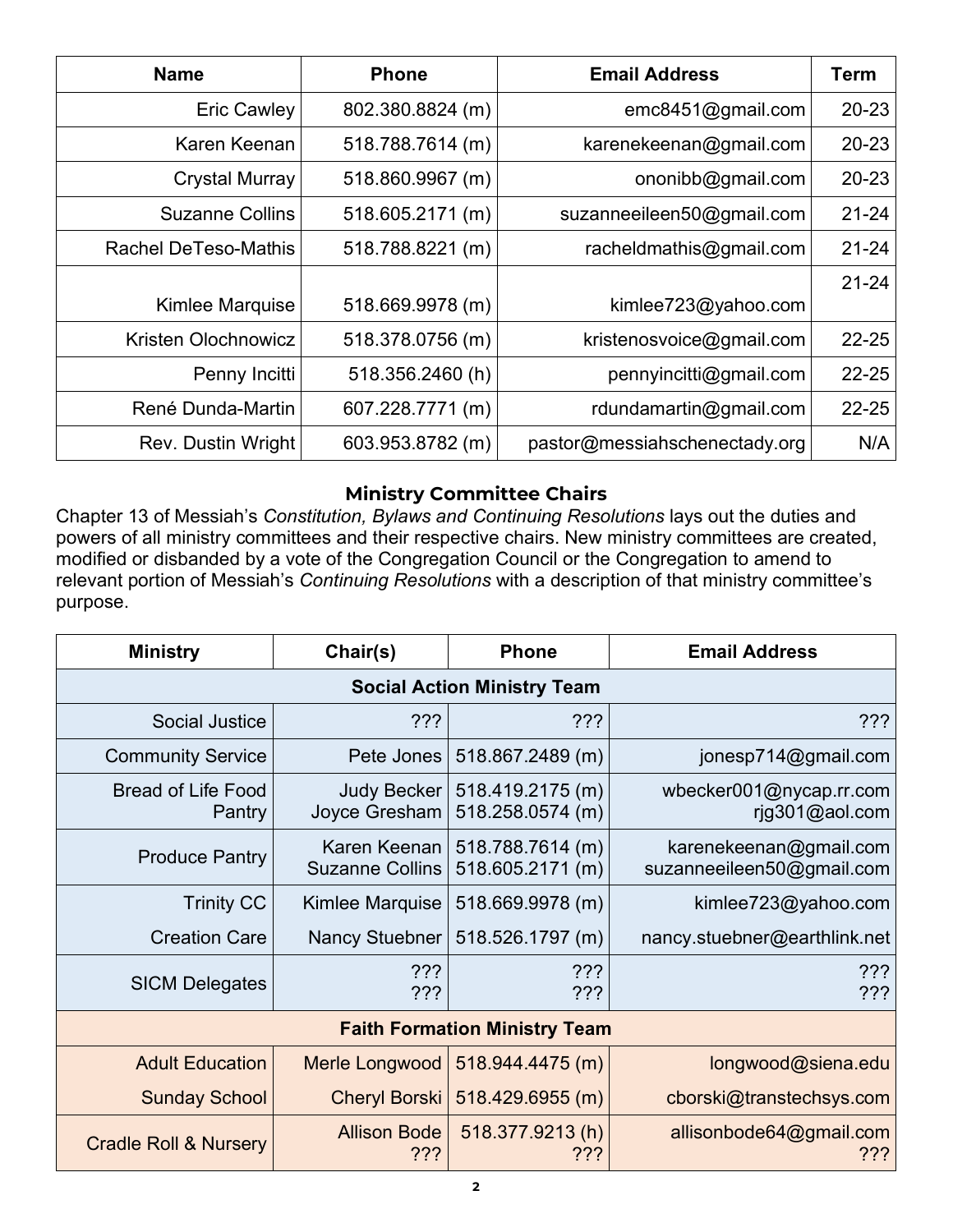| Youth                                                  | <b>Kristen</b><br>Olochnowicz         | 518.378.0756 (m)                     | krispeno@gmail.com                           |  |  |  |  |
|--------------------------------------------------------|---------------------------------------|--------------------------------------|----------------------------------------------|--|--|--|--|
| <b>Fellowship Ministry Team</b>                        |                                       |                                      |                                              |  |  |  |  |
| Lutheran Men in Mission                                | 222                                   | ???                                  | 222                                          |  |  |  |  |
| Women of the ELCA                                      | <b>Jill Becker</b>                    | 518.925.3164 (m)                     | jb@hrfmlaw.com                               |  |  |  |  |
| Care & Concern                                         | Sheri Lamb<br><b>Gladys Cath</b>      | 917.352.9068 (m)                     | sherilamb22@gmail.com                        |  |  |  |  |
| <b>Young Adults</b>                                    | 222                                   | ?                                    | ???                                          |  |  |  |  |
| Kitchen                                                | <b>Rich Becker</b><br>Karen Kreischer | 518.461.0034 (m)<br>518.785.9723(h)  | richbecker2340@gmail.com<br>no email         |  |  |  |  |
| Over 55 Gang                                           | <b>Barb Hallett</b>                   | 518.356.3491(h)                      | squeaky7762@aol.com                          |  |  |  |  |
| Welcome                                                | Sheri Lamb                            | 917.352.9068 (m)                     | sherilamb22@gmail.com                        |  |  |  |  |
| Arts & Culture                                         | <b>Russell McDonald</b>               | 208.920.3974 (m)                     | r mcdonald99@yahoo.com                       |  |  |  |  |
| <b>Stewardship Ministry Team</b>                       |                                       |                                      |                                              |  |  |  |  |
| Communications                                         | Molly Karrel<br><b>Tom Collins</b>    | 518.878.9338 (m)<br>518.605.1304 (m) | relyeam@hotmail.com<br>collinscomm@gmail.com |  |  |  |  |
| <b>Grant Writing &amp;</b><br><b>Community Funding</b> | 222                                   | ???                                  | 222                                          |  |  |  |  |
| Personnel                                              | Pete Jones                            | 518.867.2489 (m)                     | jonesp714@gmail.com                          |  |  |  |  |
| <b>Property &amp; Grounds</b>                          | <b>Steve Friebel</b>                  | 518.451.0628 (m)                     | sfbandit33@gmail.com                         |  |  |  |  |
| <b>Mission Support</b>                                 | Penny Incitti                         | 518.356.2460(h)                      | pennyincitti@gmail.com                       |  |  |  |  |
| <b>Archives</b>                                        | 222                                   | 222                                  | ?                                            |  |  |  |  |
| <b>Health &amp; Safety</b>                             | 222                                   | 222                                  | ?                                            |  |  |  |  |
| <b>Budget &amp; Finance</b>                            | Kristie Becker                        | 518.469.4817 (m)                     | kristiebecker032801@gmail.com                |  |  |  |  |
| <b>Worship &amp; Music Ministry Team</b>               |                                       |                                      |                                              |  |  |  |  |
| <b>Worship &amp; Music</b>                             | <b>Emily Russo</b>                    | 518.429.0555 (m)                     | eslurff2234@aol.com                          |  |  |  |  |
| Choir                                                  | ???                                   | ???                                  | ?                                            |  |  |  |  |
| Prayer                                                 | ???                                   | ???                                  | ???                                          |  |  |  |  |
| <b>Altar Guild</b>                                     | Jill Becker                           | 518.925.3164 (m)                     | jb@hrfmlaw.com                               |  |  |  |  |

# **Elected & Appointed Committees**

Chapters 5 & 13 of Messiah's *Constitution, Bylaws and Continuing Resolutions* lay out additional committees and positions elected or appointed on a regular basis.

#### **Nominating Committee**

Develops a slate of leaders for elected positions for the following year's Annual Meeting of the Congregation. Elected at the Annual Meeting of the Congregation.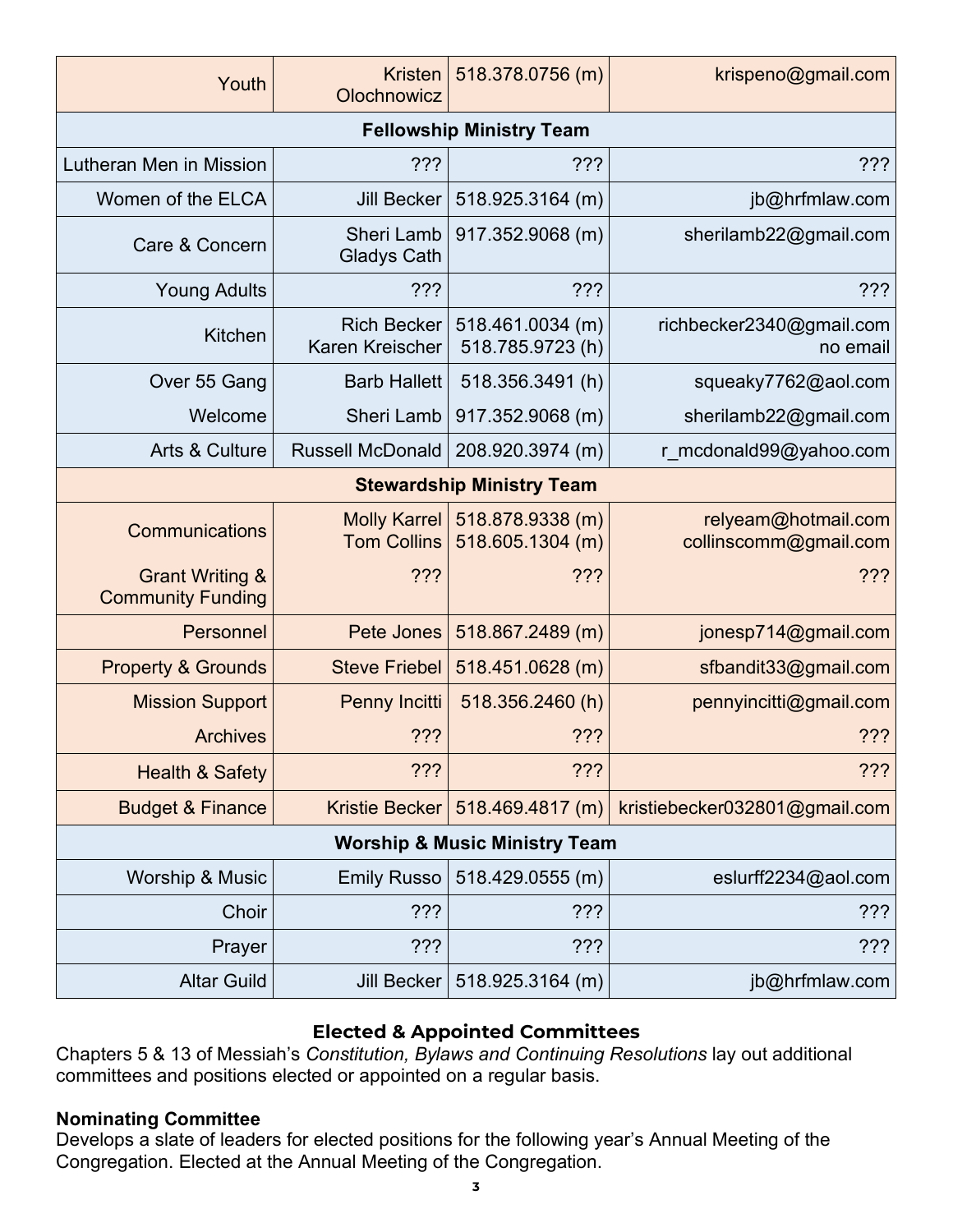- Penny Incitti (Chair)
- Eric Cawley
- Karen Keenan
- Crystal Murray

# **ELCA Upstate New York & Hudson Mohawk Conference Assembly Delegation**

Represents the congregation at the current year's ELCA Upstate New York Synod & Hudson Mohawk Conference Assemblies. Elected at the Annual Meeting of the Congregation.

- Sheri Lamb
- Rebecca Jones

# **Audit Committee**

Oversees an annual internal audit of the congregation's finances and works with external auditors as needed. Every year one member is elected at the March Meeting of the Congregation Council.

- Neal Fisher (Chair) | 2022 2025
- Kristie Becker | 2021 2024
- Cam Jacobs | 2020 2023

# **Mutual Ministry Committee**

Supports and encourages the work of the rostered minister. Appointed to two year staggered terms jointly by the President and the rostered minister in the month of February.

- Christine DeMento (Chair) | 2022 2024
- Jody Fleming | 2022 2024
- Merle Longwood | 2021 2023
- Jean Jones | 2021 2023

## **Temporary Task Forces**

Chapter 13 of Messiah's *Constitution, Bylaws and Continuing Resolutions* also provides for the creation of short term task forces to complete various tasks. Task forces are created, modified or disbanded by vote of the Congregation Council or the Congregation to amend this document.

## **Congregations Lead Initiative Task Force**

Participates and connects the congregation with the work of the ELCA's Congregations Lead Initiative. Created by a February 2022 vote of the Congregation Council.

- Tom Collins
- René Dunda-Martin
- Kristen Olochnowicz
- Sarah Olochnowicz

## **Community Center Redevelopment Task Force**

Works with consultants from the New York State Council of Church's "Who Is My Neighbor" Process to continue to work of redeveloping the Trinity Community Center Property. Created by a December 2022 vote at the Annual Budget Meeting of the Congregation.

- Neal Fisher
- Laurie Lumbra
- Kimlee Marquise
- Adrienne Westfall